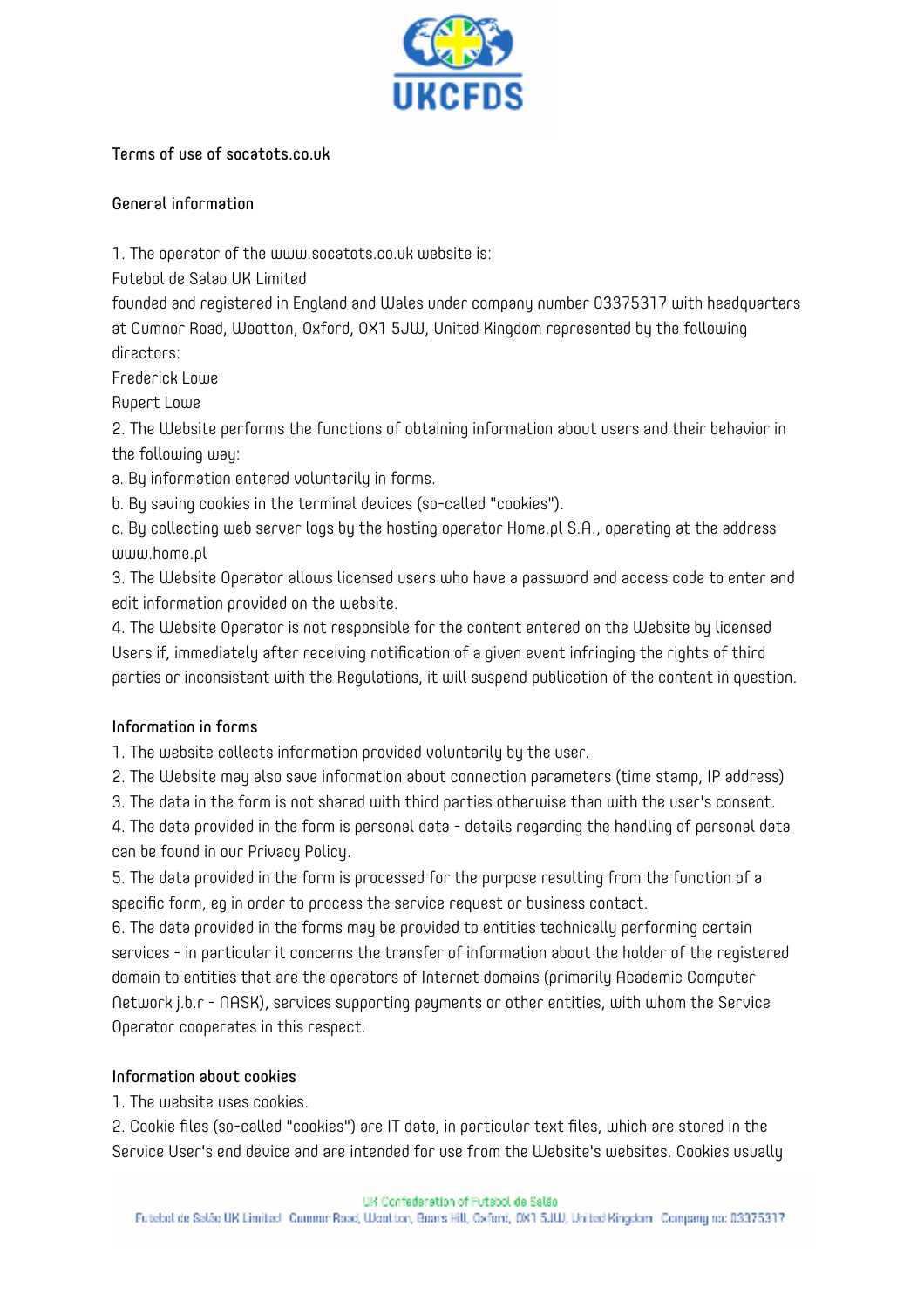

contain the name of the website from which they originate, their storage time on the end device and a unique number.

3. An entity placing cookie files on the Website User's end devic and accessing them is the Website operator.

4. Cookies are used for the following purposes:

a. create statistics that help to understand how Service Users benefit from websites, which allows improving their structure and content;

b. maintaining the Website User's session (after logging in), thanks to which the User does not have to on each subpage of the Website, re-enter the login and password;

c. defining a user's profile in order to display him matched materials in advertising networks, in particular Google Adwords, Google Adsense, Facebook Ads, Instagram Ads.

5. The Website uses two basic types of cookies: "session" cookies and "permanent" (persistent cookies). Session cookies are temporary files that are stored on the User's end device until logging out, leaving the website or disabling the software (web browser). "Persistent" cookies are stored in the User's terminal device for the time specified in the cookie file parameters or until the User deletes them.

6. Software for browsing websites (web browser) usually by default allows storing cookies on the User's end device. Website Users can change the settings in this area. The web browser allows you to delete cookies. It is also possible to automatically block cookies. Detailed information on this subject is provided in the help or documentation of the web browser.

7. Restrictions on the use of cookies may affect some of the functionalities available on the Website.

8. Cookies placed on the Website User's end device may also be used by advertisers and partners cooperating with the Website operator.

9. We recommend reading the privacy policy of these companies to learn about the rules of using cookies used in the statistics: Google Analytics Privacy Policy, Facebook Privacy Policy.

10. Cookie files may be used by advertising networks, in particular the Google network, to display advertisements tailored to the manner in which the user uses the Website. For this purpose, they can save information about the user's navigation path or the time of staying on a given page.

11. In terms of information about user preferences collected by the Google advertising network, the user can view and edit information derived from cookies using the tool[: https://](https://www.google.com/ads/preferences/) [www.google.com/ads/preferences/](https://www.google.com/ads/preferences/) 

# Server logs

1. Information about some of the behaviors of users are subject to logging in the server layer. This data is used only to administer the website and to ensure the most efficient service of hosting services.

2. The browsed resources are identified by URL addresses. In addition, the subscription may be subject to:

a. the time of arrival of the inquiry,